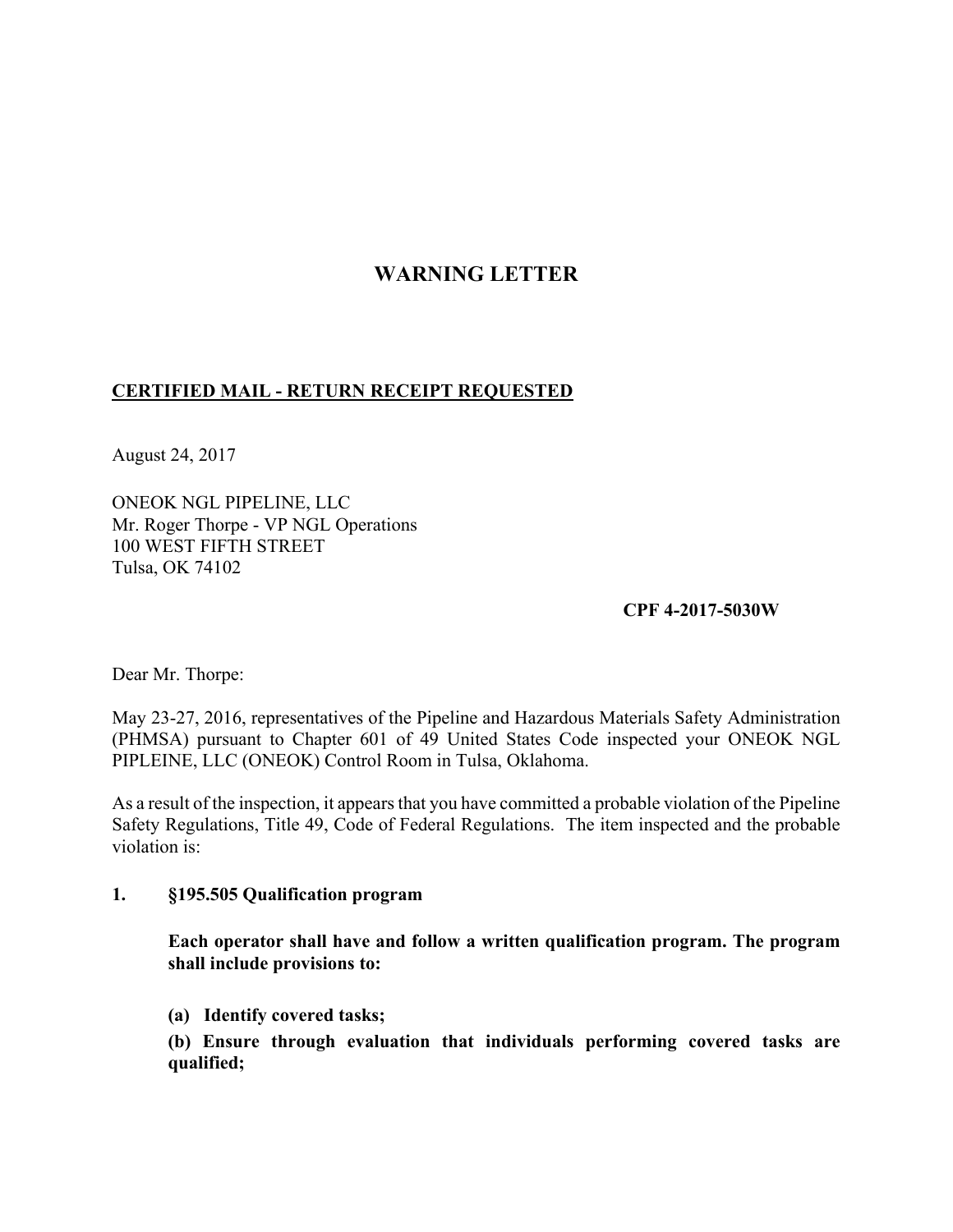ONEOK failed to ensure through evaluation that the controller was qualified to perform covered tasks.

ONEOK CRM Controller Training Program last revised on August 25, 2015, Operator Qualifications states "each controller is responsible for successfully demonstrating the ability to perform the following covered tasks:

Sub-Task 64.1 Startup of a Pipeline

Sub-Task 64.2 Shutdown of a Pipeline,

Sub-Task 64.3 Monitor Pressures, Flow, Communications and Line integrity & Maintain Them Within Allowable Limits, and

Sub-Task 64.4 Remotely Open or Close Valves or Other Equipment.

Abnormal Operating Conditions are identified during these Sub-Tasks".

The PHMSA inspector also reviewed ONEOK's NGL Operator Qualification Plan, revised July 31, 2014, Appendix A: Covered Task List, and it indicates that these tasks require re-evaluation every three (3) years.

While reviewing records associated with the ONEOK shift schedule, the PHMSA inspector noted that an employee, Degroff, Tike was working at one of the Sterling Consoles during the month of November 2015. The PHMSA inspector reviewed the qualification record for this individual, and it indicated that his qualification expired on July 20, 2015. ONOK did not requalify him again until December 18, 2015.

 If these covered tasks are performed by a non-qualified individual, ONEOK's OQ Plan requires a span of control of one to three. According to the shift schedule documentation for the November 2015 provided by ONEOK, a qualified employee was not observing or directing this individual at the console.

Under 49 United States Code, § 60122, you are subject to a civil penalty not to exceed \$200,000 per violation per day the violation persists up to a maximum of \$2,000,000 for a related series of violations. For violations occurring prior to January 4, 2012, the maximum penalty may not exceed \$100,000 per violation per day, with a maximum penalty not to exceed \$1,000,000 for a related series of violations. We have reviewed the circumstances and supporting documents involved in this case, and have decided not to conduct additional enforcement action or penalty assessment proceedings at this time. We advise you to correct the item identified in this letter. Failure to do so will result in ONEOK NGL PIPLEINE, LLC (ONEOK) being subject to additional enforcement action.